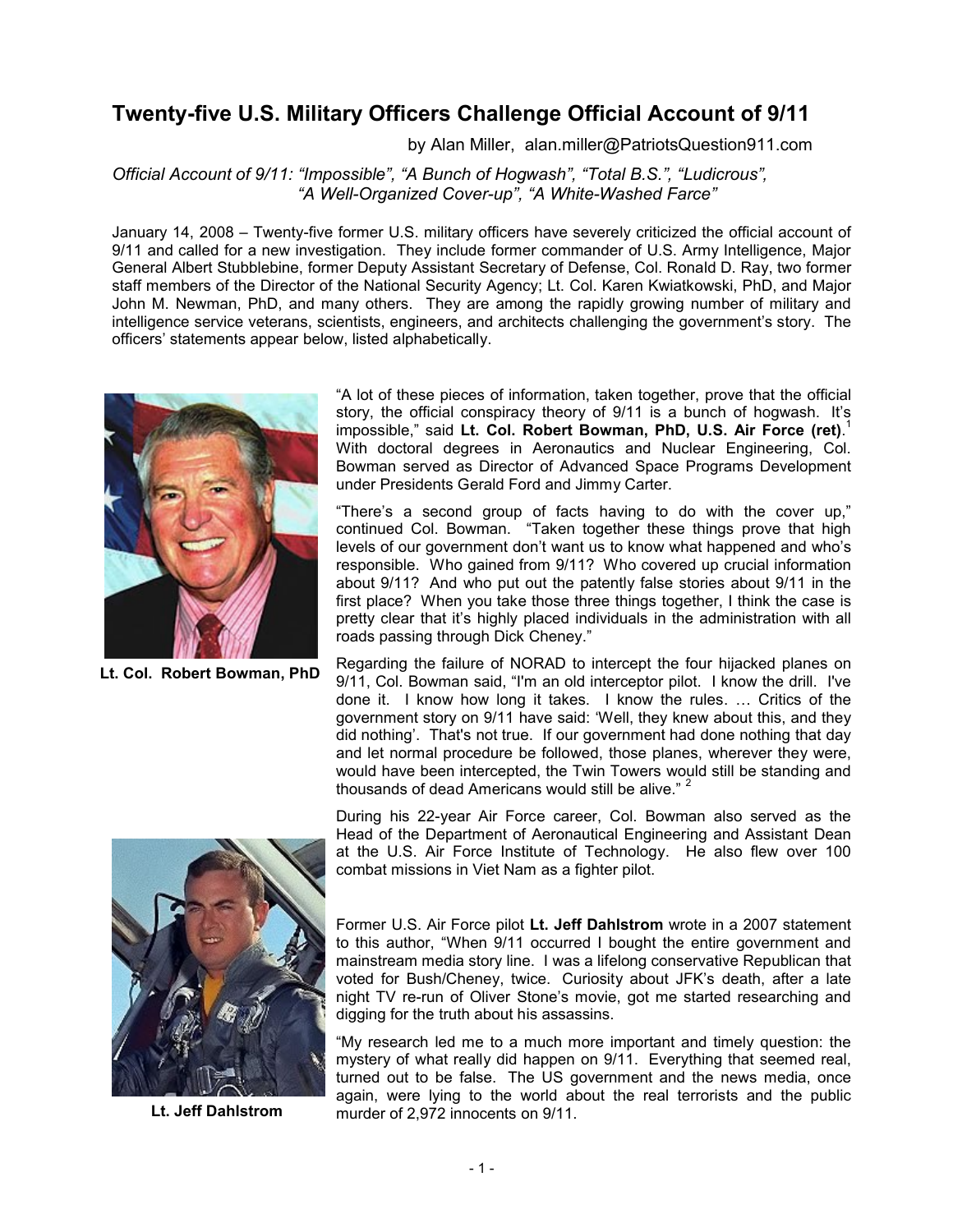"The 'Patriot Act' was actually written prior to 9/11 with the intention of destroying the US Constitution and Bill of Rights. It was passed by Congress, based upon the government's myth of 9/11, which was in reality a staged hoax. 9/11 was scripted and executed by rogue elements of the military, FAA, intelligence, and private contractors working for the US government.

"In addition to severely curtailing fundamental rights of Americans, the 9/11 crime was then used by this administration, the one I originally voted for and supported, to justify waging two preemptive wars (and most likely a third war), killing over 4,500 American soldiers, and killing over one million innocent Afghan and Iraqi people.

"It was all premeditated. Treason, a false flag military operation, and betrayal of the trust of the American people were committed on 9/11 by the highest levels of the US government and not one person responsible for the crimes, or the cover-up, has been held accountable for the last six years.

"After reading fifteen well-researched books, studying eight or nine DVD documentaries, and devoting months of personal research and investigation, I have arrived at one ultimate conclusion: The American government and the US Constitution have been hijacked and subverted by a group of criminals that today are the real terrorists. They are in control of the US government and they have all violated their oaths of office and committed treason against their own citizens."



**Capt. Daniel Davis**

**Capt. Daniel Davis** is a former U.S. Army Air Defense Officer and NORAD Tac Director. After his military service, Capt. Davis served for 15 years as a Senior Manager at General Electric Turbine (jet) Engine Division and then devoted an additional 15 years as founder and CEO of Turbine Technology Services Corp., a turbine (jet engine) services and maintenance company.

In a statement to this author, Capt. Davis wrote, "As a former General Electric Turbine engineering specialist and manager and then CEO of a turbine engineering company, I can guarantee that none of the high tech, high temperature alloy engines on any of the four planes that crashed on 9/11 would be completely destroyed, burned, shattered or melted in any crash or fire. Wrecked, yes, but not destroyed. Where are all of those engines, particularly at the Pentagon? If jet powered aircraft crashed on 9/11, those engines, plus wings and tail assembly, would be there."

Decorated with the Bronze Star and the Soldiers Medal for bravery under fire and the Purple Heart for injuries sustained in Viet Nam, Capt. Davis also served in the Army Air Defense Command as Nike Missile Battery Control Officer for the Chicago-Milwaukee Defense Area.

Capt. Davis continued, "Additionally, in my experience as an officer in NORAD as a Tactical Director for the Chicago-Milwaukee Air Defense and as a current private pilot, there is no way that an aircraft on instrument flight plans (all commercial flights are IFR) would not be intercepted when they deviate from their flight plan, turn off their transponders, or stop communication with Air Traffic Control. No way! With very bad luck, perhaps one could slip by, but no there's no way all four of them could!

"Finally, going over the hill and highway and crashing into the Pentagon right at the wall/ground interface is difficult for even a small slow single engine airplane and no way for a 757. Maybe the best pilot in the world could accomplish that but not these unskilled 'terrorists'. Attempts to obscure the facts by calling them a 'Conspiracy Theory' does not change the truth. It seems, 'Something is rotten in the State'."

**Major Jon I. Fox** is a former U.S. Marine Corps fighter pilot and a retired commercial airline pilot for Continental Airlines with a 35-year commercial aviation career. In 2007, in support of the Architects and Engineers petition to reinvestigate  $9/11^3$ , he wrote, "On hearing the military (NORAD/NEAD) excuses for no intercepts on 9/11/2001, I knew from personal experience that they were lying. I then began re-checking other evidence and found mostly more lies from the 'official spokesmen'. Jet fuel fires at atmospheric pressure do not get hot enough to weaken steel. Structures do not collapse through themselves in free fall time with only gravity as the powering force."  $4$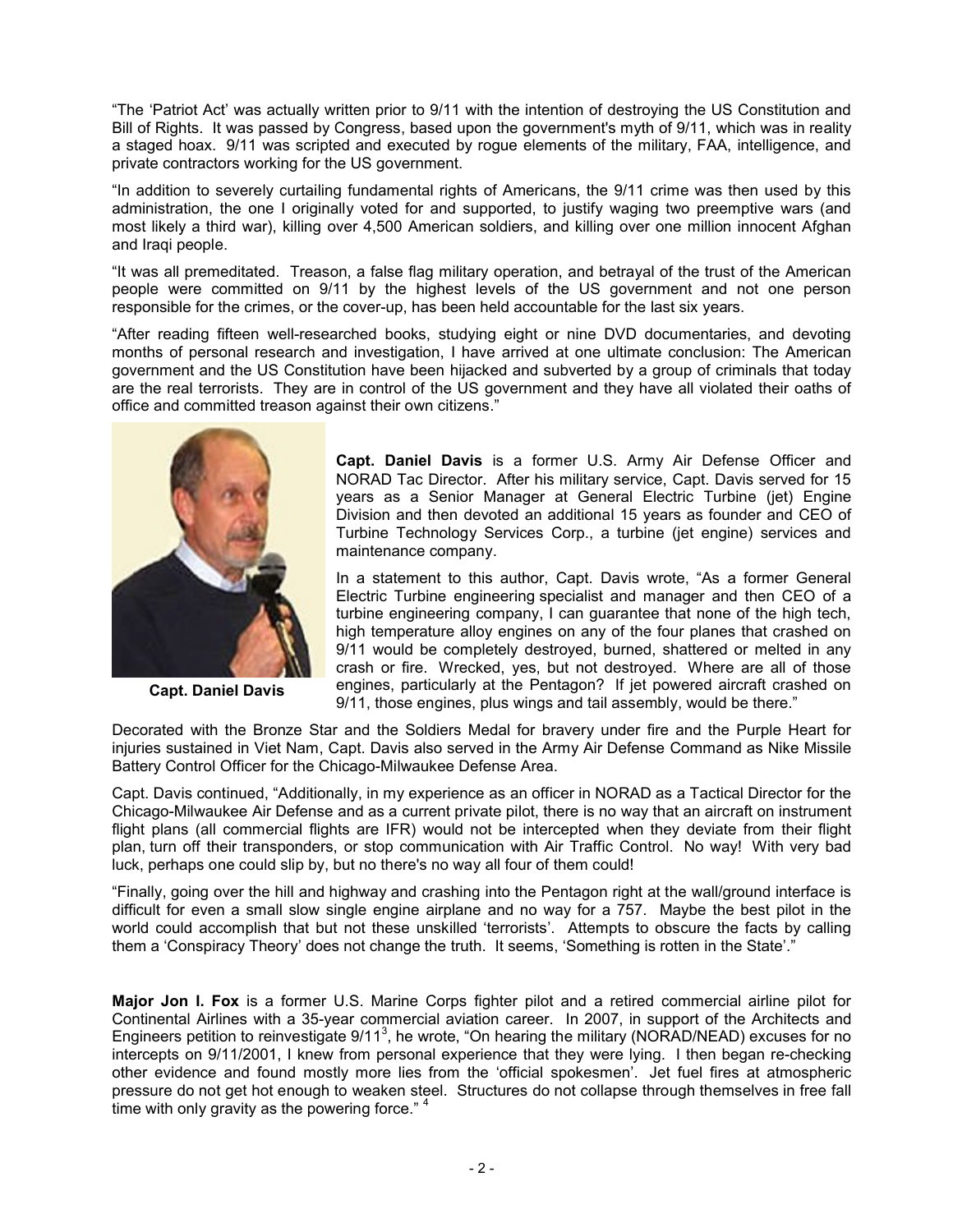

**Commander Ralph Kolstad**

Retired U.S. Navy 'Top Gun' pilot **Commander Ralph Kolstad** started questioning the official account of 9/11 within days of the event. In a statement to this author, he wrote, "It just didn't make any sense to me," he said. And now six years after 9/11 he says, "When one starts using his own mind, and not what one was told, there is very little to believe in the official story." <sup>5</sup>

Commander Kolstad was a top-rated fighter pilot during his 20-year Navy career. Early in his career, he was accorded the honor of being selected to participate in the Navy's 'Top Gun' air combat school, officially known as the U.S. Navy Fighter Weapons School. The Tom Cruise movie "*Top Gun*" reflects the experience of the young Navy pilots at the school. Eleven years later, Commander Kolstad was further honored by being selected to become a 'Top Gun' adversary instructor.

Commander Kolstad had a second career after his 20 years of Navy active and reserve service and served as a commercial airline pilot for 27 years, flying for American Airlines and other domestic and international carriers. He flew Boeing 727, 757 and 767, McDonnell Douglas MD-80, and Fokker F-100 airliners. He has flown a total of over 23,000 hours in his career.

Commander Kolstad is especially critical of the account of American Airlines Flight 77 that allegedly crashed into the Pentagon. He says, "At the Pentagon, the pilot of the Boeing 757 did quite a feat of flying. I have 6,000 hours of flight time in Boeing 757's and 767's and I could not have flown it the way the flight path was described."

Commander Kolstad adds, "I was also a Navy fighter pilot and Air Combat Instructor and have experience flying low altitude, high speed aircraft. I could not have done what these beginners did. Something stinks to high heaven!"

He points to the physical evidence at the Pentagon impact site and asks in exasperation, "Where is the damage to the wall of the Pentagon from the wings? Where are the big pieces that always break away in an accident? Where is all the luggage? Where are the miles and miles of wire, cable, and lines that are part and parcel of any large aircraft? Where are the steel engine parts? Where is the steel landing gear? Where is the tail section that would have broken into large pieces?"

But no major element of the official account of 9/11 is spared from Commander Kolstad's criticism. Regarding the alleged impact site of United Airlines Flight 93 near Shanksville, PA, he asks, "Where is any of the wreckage? Of all the pictures I have seen, there is only a hole! Where is any piece of a crashed airplane? Why was the area cordoned off, and no inspection allowed by the normal accident personnel? Where is any evidence at all?"

Commander Kolstad also questions many aspects of the attack on the World Trade Center. "How could a steel and concrete building collapse after being hit by a Boeing 767? Didn't the engineers design it to withstand a direct hit from a Boeing 707, approximately the same size and weight of the 767? The evidence just doesn't add up."

"Why did the second building collapse before the first one, which had been burning for 20 minutes longer after a direct hit, especially when the second one hit was just a glancing blow? If the fire was so hot, then why were people looking out the windows  $^6$  and in the destroyed areas? Why have so many members of the New York Fire Department reported seeing or hearing many 'explosions' before the buildings collapsed?"

Commander Kolstad summarized his frustration with the investigation and disbelief of the official account of 9/11, "If one were to act as an accident investigator, one would look at the evidence, and then construct a plausible scenario as to what led to the accident. In this case, we were told the story and then the evidence was built to support the story. What happened to any intelligent investigation? Every question leads to another question that has not been answered by anyone in authority. This is just the beginning as to why I don't believe the official 'story' and why I want the truth to be told."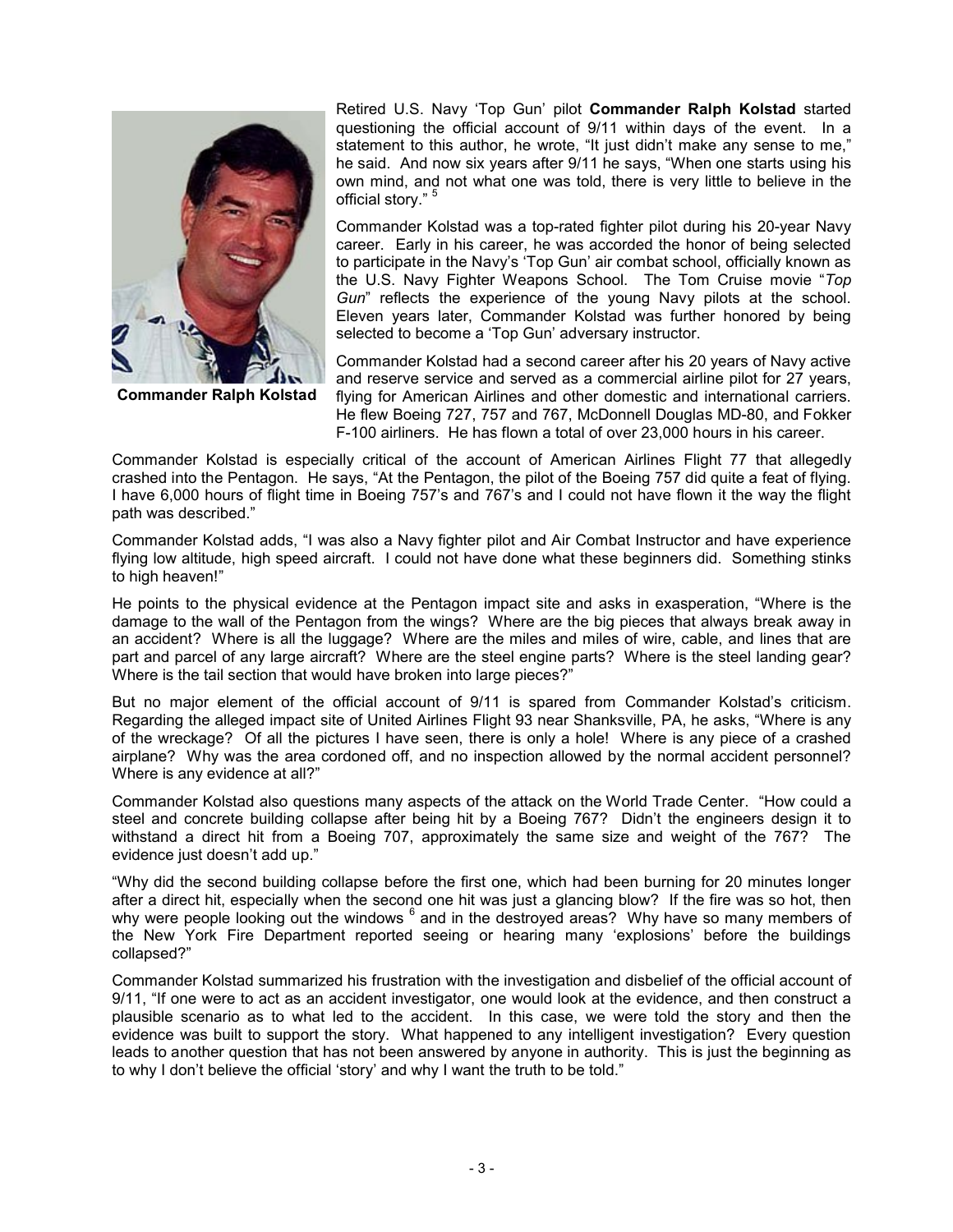

A Pentagon eye-witness and a former member of the staff of the Director of the National Security Agency, **Lt. Col. Karen Kwiatkowski, PhD, U.S. Air Force (ret)**, is a severe critic of the official account of 9/11. A contributing author to the 2006 book *9/11 and American Empire: Intellectuals Speak Out*, she wrote, "I believe the [9/11] Commission failed to deeply examine the topic at hand, failed to apply scientific rigor to its assessment of events leading up to and including 9/11, failed to produce a believable and unbiased summary of what happened, failed to fully examine why it happened, and even failed to include a set of unanswered questions for future research."

She continued, "It is as a scientist that I have the most trouble with the official government conspiracy theory, mainly because it does not satisfy the rules of probability or physics. The collapses of the World Trade Center buildings clearly violate the laws of probability and physics."

**Lt. Col. Karen Kwiatkowski, PhD**

Col. Kwiatkowski was working in the Pentagon on 9/11 in her capacity as Political-Military Affairs Officer in the Office of the Secretary of Defense when Flight 77 allegedly hit the Pentagon. She wrote, "There was a dearth of visible debris on the relatively unmarked lawn, where I stood only minutes after the impact. Beyond this strange absence of airliner debris, there was no sign of the kind of damage to the Pentagon structure one would expect from the impact of a large airliner. This visible evidence or lack thereof may also have been apparent to the Secretary of Defense [Donald Rumsfeld], who in an unfortunate slip of the tongue referred to the aircraft that slammed into the Pentagon as a '*missile*.<sup>,7</sup> [Secretary Rumsfeld also publicly referred to Flight 93 as the plane that was "shot down" over Pennsylvania.<sup>8</sup>]

"I saw nothing of significance at the point of impact - no airplane metal or cargo debris was blowing on the lawn in front of the damaged building as smoke billowed from within the Pentagon. ... [A]ll of us staring at the Pentagon that morning were indeed looking for such debris, but what we expected to see was not evident.

"The same is true with regard to the kind of damage we expected. ... But I did not see this kind of damage. Rather, the facade had a rather small hole, no larger than 20 feet in diameter. Although this facade later collapsed, it remained standing for 30 or 40 minutes, with the roof line remaining relatively straight.

"The scene, in short, was not what I would have expected from a strike by a large jetliner. It was, however, exactly what one would expect if a missile had struck the Pentagon. ... More information is certainly needed regarding the events of 9/11 and the events leading up to that terrible day."



**Lt. Col. Shelton Lankford**

The improbability of the collapse of World Trade Center Building 7 is a major concern of these officers and a growing number of scientists, engineers and architects. The building was 610 feet tall, 47 stories, and would have been the tallest building in 33 states. Although it was not hit by an airplane, it completely collapsed into a pile of rubble in less than 7 seconds at 5:20 p.m. on 9/11. In the 6 years since 9/11, the Federal government has failed to provide any explanation for the collapse. In addition to the failure to provide an explanation, absolutely no mention of Building 7's collapse appears in the 9/11 Commission's *"full and complete account of the circumstances surrounding the September 11, 2001 terrorist attacks."* [Video of the collapse can be seen at http://www.whatreallyhappened.com/IMAGES/WTC7\_Collapse.wmv ]

**Lt. Col. Shelton Lankford, U.S. Marine Corps (ret)**, an attack pilot with over 300 combat missions, wrote in 2007 to the *Michigan Daily*, <sup>9</sup> "Our government has been hijacked by means of a 'new Pearl Harbor' and a lot of otherwise good and decent people who are gullible enough to think that the first three steel-framed buildings in history fall down because they have some fires that the fire fighter on the scene said could be knocked down with a couple of hoses and through which people walked before they were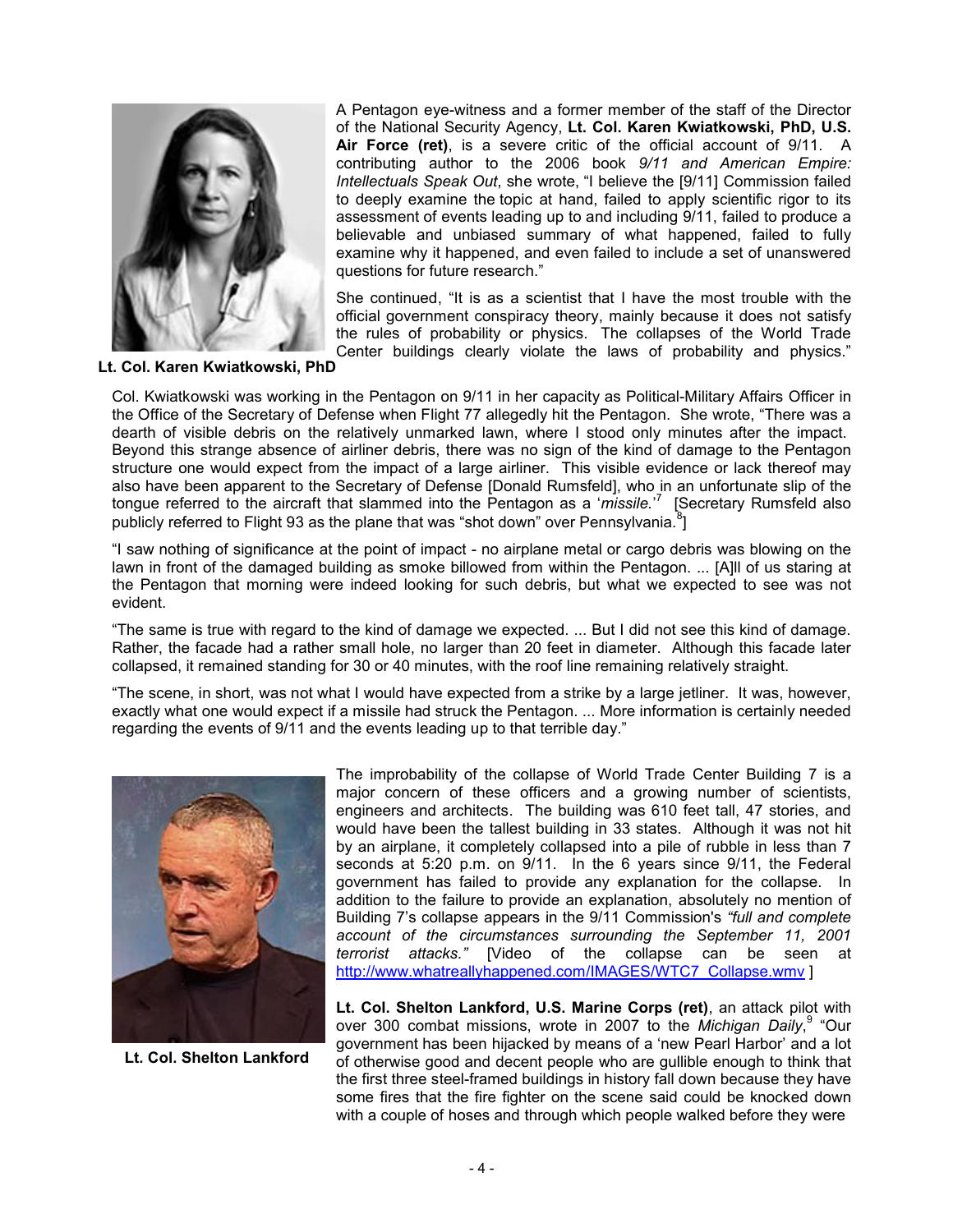photographed looking out the holes<sup>10</sup> where the plane hit. One of these, Building 7, was never hit by a plane and even NIST is ashamed to advance a reason for its collapse. And, miracle of miracles, these three buildings just happened to be leased and insured by the same guy who is on tape<sup>11</sup> saying they decided to 'PULL' the last one to fall."

During his 20 year military career, Col. Lankford's decorations include the Distinguished Flying Cross, and 32 awards of the Air Medal.

In a statement to this author, Col. Lankford wrote, "September 11, 2001 seems destined to be the watershed event of our lives and the greatest test for our democracy in our lifetimes. The evidence of government complicity in the lead-up to the events, the failure to respond during the event, and the astounding lack of any meaningful investigation afterwards, as well as the ignoring of evidence turned up by others that renders the official explanation impossible, may signal the end of the American experiment. It has been used to justify all manners of measures to legalize repression at home and as a pretext for behaving as an aggressive empire abroad. Until we demand an independent, honest, and thorough investigation and accountability for those whose action and inaction led to those events and the cover-up, our republic and our Constitution remain in the gravest danger."



**Lt. Col. Jeff Latas**

Another harsh critic of the official account of 9/11 is **Lt. Col. Jeff Latas, U.S. Air Force (ret)**.A former combat fighter pilot, Col. Latas is currently a commercial airline pilot.

Col. Latas is a member of Pilots for 9/11 Truth. In 2007 he was interviewed by the group's founder, commercial airline pilot, Rob Balsamo,  $12$  regarding the group's documentary video, *Pandora's Black Box, Chapter 2, Flight of American 77,*<sup>13</sup> which focuses on the 9/11 Commission's account of the impact of Flight 77 at the Pentagon and discrepancies with the data from the Flight Data Recorder alleged by the NTSB to be from Flight 77.

In the interview, Col. Latas said, *"*After I did my own analysis of it, it's obvious that there's discrepancies between the two stories; between the 9/11 Commission and the flight data recorder information. And I think that's where we really need to focus a lot of our attention to get the help that we need in order to put pressure on government agencies to actually do a real investigation of 9/11. And not just from a security standpoint, but from even an aviation standpoint, like any accident investigation, would actually help the aviators out by finding reasons for things happening."

A highly decorated fighter pilot, Col. Latas was awarded the Distinguish Flying Cross for Heroism, four Air Medals, four Meritorious Service Medals, and nine Aerial Achievement Medals. His combat experience includes Desert Storm and four tours of duty in Northern and Southern Watch. During his 20-year Air Force career, he also served as Pentagon Weapons Requirement Officer, as a member of the Pentagon's Quadrennial Defense Review, and as President, U.S. Air Force Accident Investigation Board.



**Capt. Eric H. May**

Col. Latas concluded, "And I think that we Americans need to demand further investigation just to clarify the discrepancies that you've [Pilots for 9/11 Truth] found. And I think that we need to be getting on the phone with our Congressmen and women and letting them know that we don't accept the excuses that we're hearing now, that we want true investigators to do a true investigation."

**Capt. Eric H. May, U.S. Army (ret)**, is a former Army Intelligence Officer who also served as an inspector and interpreter for the Intermediate Nuclear Forces Treaty team. He is one of many signers of a petition<sup>14</sup> requesting a reinvestigation of 9/11. In 2005, he wrote: "As a former Army officer, my tendency immediately after 9/11 was to rally 'round the colors and defend the country against what I then thought was an insidious, malicious all-Arab entity called Al-Qaida.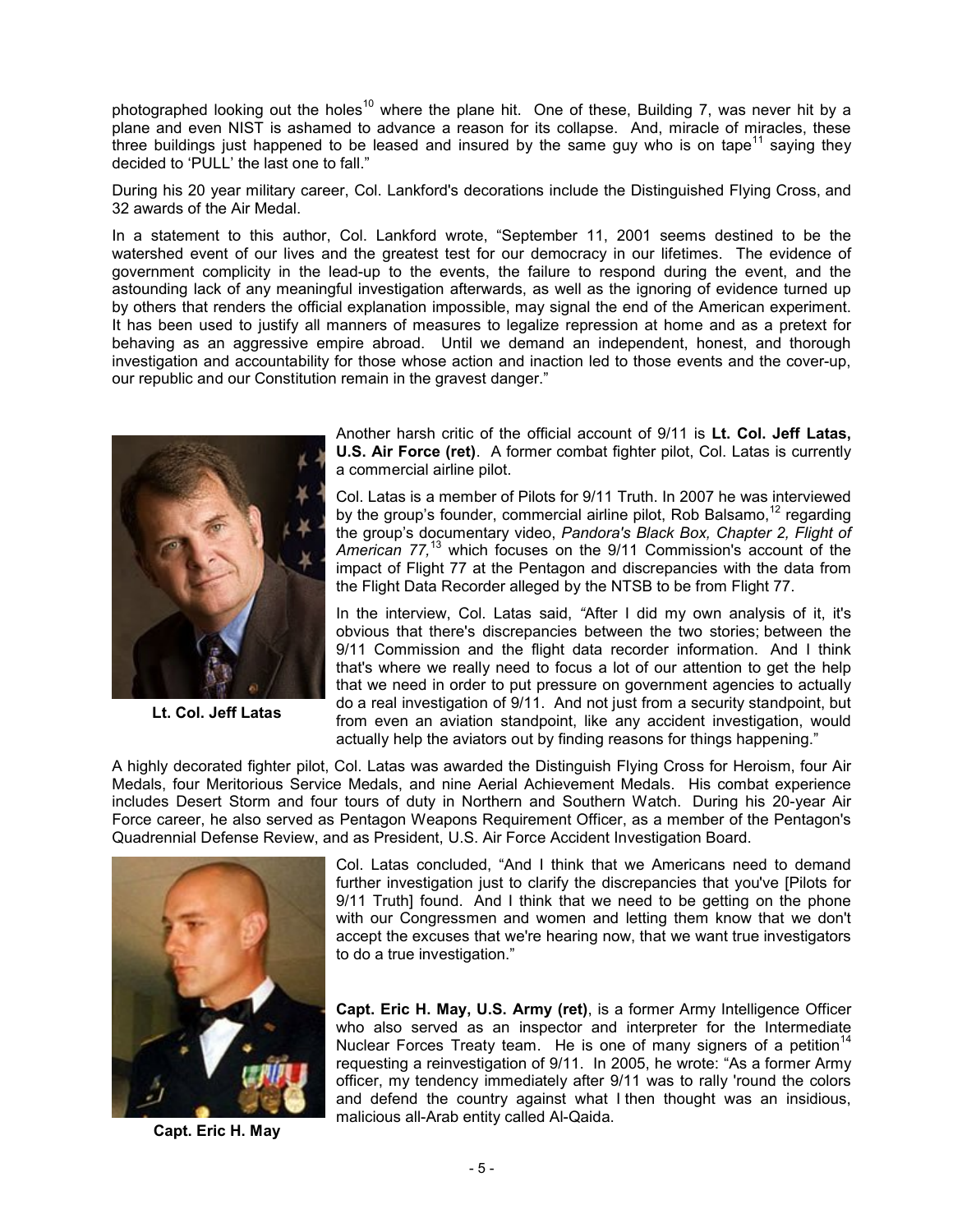In fact, in April of 2002, I attempted to reactivate my then-retired commission to return to serve my country in its time of peril. ...

Now I view the 9/11 event as Professor David Griffin, author of *The New Pearl Harbor*, views it: as a matter that implies either

A) *passive participation* by the Bush White House through a deliberate stand-down of proper defense procedures that (if followed) would have led US air assets to a quick identification and confrontation of the passenger aircraft that impacted WTC 1 and WTC 2, or worse ...

B) *active execution* of a plot by rogue elements of government, starting with the White House itself, in creating a spectacle of destruction that would lead the United States into an invasion of the Middle East." <sup>15</sup>



**Commander Ted Muga**

**Commander Ted Muga, U.S. Navy (ret)**, is a Navy aviator, who, after retirement, had a second career as a commercial airline pilot for Pan-Am. In a 2007 interview on the *Alex Jones Show,*16 Commander Muga stated, "The maneuver at the Pentagon was just a tight spiral coming down out of 7,000 feet. And a commercial aircraft, while they can, in fact, structurally somewhat handle that maneuver, they are very, very, very difficult. And it would take considerable training. In other words, commercial aircraft are designed for a particular purpose and that is for comfort and for passengers and it's not for military maneuvers. And while they are structurally capable of doing them, it takes some very, very talented pilots to do that. ... I just can't imagine an amateur even being able to come close to performing a maneuver of that nature.

"And as far as hijacking the airplanes, once again getting back to the nature of pilots and airplanes, there is no way that a pilot would give up an airplane to hijackers. ... I mean, hell, a guy doesn't give up a TV remote control much less a complicated 757. And so to think that pilots would allow a plane to be taken over by a couple of 5 foot 7, 150 pound guys with a one-inch blade boxcutter is ridiculous.

"And also in all four planes, if you remember, none of the planes ever switched on their transponder to the hijack code. There's a very, very simple code that you put in if you suspect that your plane is being hijacked. It takes literally just a split-second for you to put your hand down on the center console and flip it over. And not one of the four planes ever transponded a hijack code, which is most, most unusual. ...

"Commercial airplanes are very, very complex pieces of machines. And they're designed for two pilots up there, not just two amateur pilots, but two qualified commercial pilots up there. And to think that you're going to get an amateur up into the cockpit and fly, much less navigate, it to a designated target, the probability is so low, that it's bordering on impossible."



"In all my years of direct and indirect participation, I never witnessed nor even heard of an aircraft loss, where the wreckage was accessible, that prevented investigators from finding enough hard evidence to positively identify the make, model, and specific registration number of the aircraft - and in most cases the precise cause of the accident," wrote **Col. George Nelson, MBA, U.S. Air Force (ret)**, a former U.S. Air Force aircraft accident investigator and airplane parts authority.  $17$ 

"The government alleges that four wide-body airliners crashed on the morning of September 11, 2001, resulting in the deaths of more than 3,000 human beings, yet not one piece of hard aircraft evidence has been produced in an attempt to positively identify any of the four aircraft. On the contrary, it seems only that all potential evidence was deliberately kept hidden from public view," continued Col. Nelson, a graduate of the U.S. Air **Col. George Nelson, MBA** Force War College and a 34-year Air Force veteran.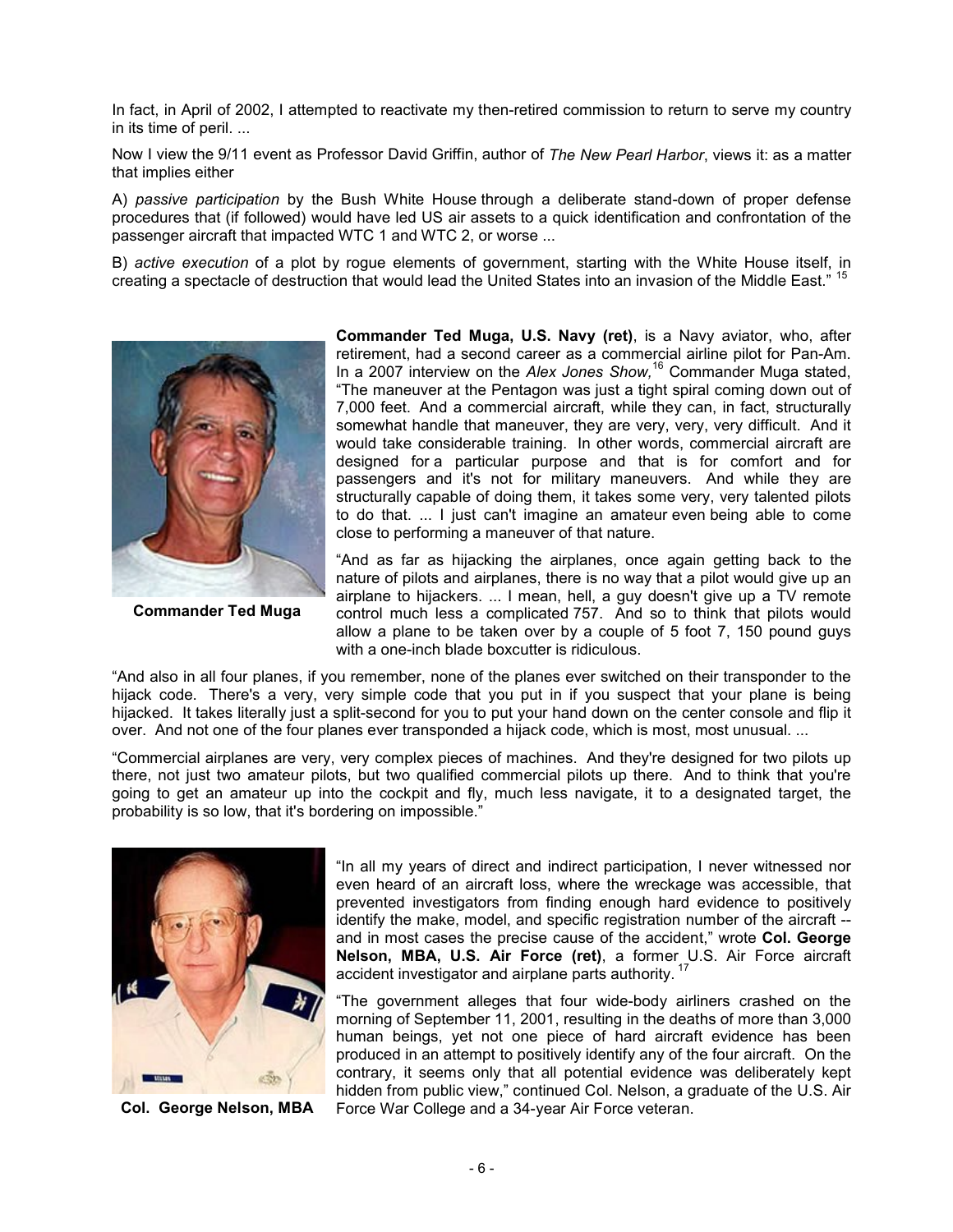"With all the evidence readily available at the Pentagon crash site, any unbiased rational investigator could only conclude that a Boeing 757 did not fly into the Pentagon as alleged. Similarly, with all the evidence available at the Pennsylvania crash site, it was most doubtful that a passenger airliner caused the obvious hole in the ground and certainly not the Boeing 757 as alleged. …

"As painful and heartbreaking as was the loss of innocent lives and the lingering health problems of thousands more, a most troublesome and nightmarish probability remains that so many Americans appear to be involved in the most heinous conspiracy in our country's history."



**Maj. John M. Newman, PhD**



**Capt. Omar Pradhan**



**Col. Ronald D. Ray**

**Maj. John M. Newman, PhD, U.S. Army (ret)**, is the former Executive Assistant to the Director of the National Security Agency. In testimony before a 2005 Congressional briefing, he said, "It falls to me this morning to bring to your attention the story of Saeed Sheikh, whose full name is Ahmed Omar Saeed Sheikh, and his astonishing rise to power in Al Qaeda, his crucial role in 9/11, which is completely, utterly, missing from the 9/11 Commission report …

"The 9/11 Commission which studied US intelligence and law enforcement community performance in great detail, (maybe not so much great detail, but they did), neglected to cover the community's performance during the weeks following the attacks to determine who was responsible for them, not a word about that in the Report.

"The Report does discuss the immediate US responses but the immediate investigation is never addressed, and anyone who has closely studied the post-9/11 investigation knows that the first breakthrough came two weeks into the investigation when the money transfers from the United Arab Emirates to the hijackers were uncovered.

"Furthermore, if you have studied that investigation, you know there is no disputing that while investigators may have struggled with the identity of the paymaster, they were clear about one thing, he was Al Qaeda's finance chief. For this reason alone you have to ask why the 9/11 Commission Report never mentions the finance chief's role as the 9/11 paymaster."<sup>18</sup>

**Capt. Omar Pradhan, U.S. Air Force**, is a former AWACS command pilot and Flight Instructor at the U.S. Air Force Academy. In a 2007 statement to this author, Capt. Pradhan wrote, "As a proud American, as a distinguished USAF E-3 AWACS Aircraft Commander (with 350+ hours of combat time logged over Afghanistan and Iraq), and as a former U.S. Air Force Academy Flight Instructor, I warmly endorse the professional inquiry and pursuit of comprehensive truth sought by the Pilots for 911 Truth organization and the PatriotsQuestion911 website."

Another senior officer questioning the official account of 9/11 is **Col. Ronald D. Ray, U.S. Marine Corps (ret)**, Deputy Assistant Secretary of Defense under President Ronald Reagan. A highly decorated Vietnam veteran (two Silver Stars, a Bronze Star and a Purple Heart), he was appointed by President George H. W. Bush to serve on the American Battle Monuments Commission (1990 – 1994), and the 1992 Presidential Commission on the Assignment of Women in the Armed Forces. He was Military Historian and Deputy Director of Field Operations for the U.S. Marine Corps Historical Center, Washington, D.C. (1990 – 1994).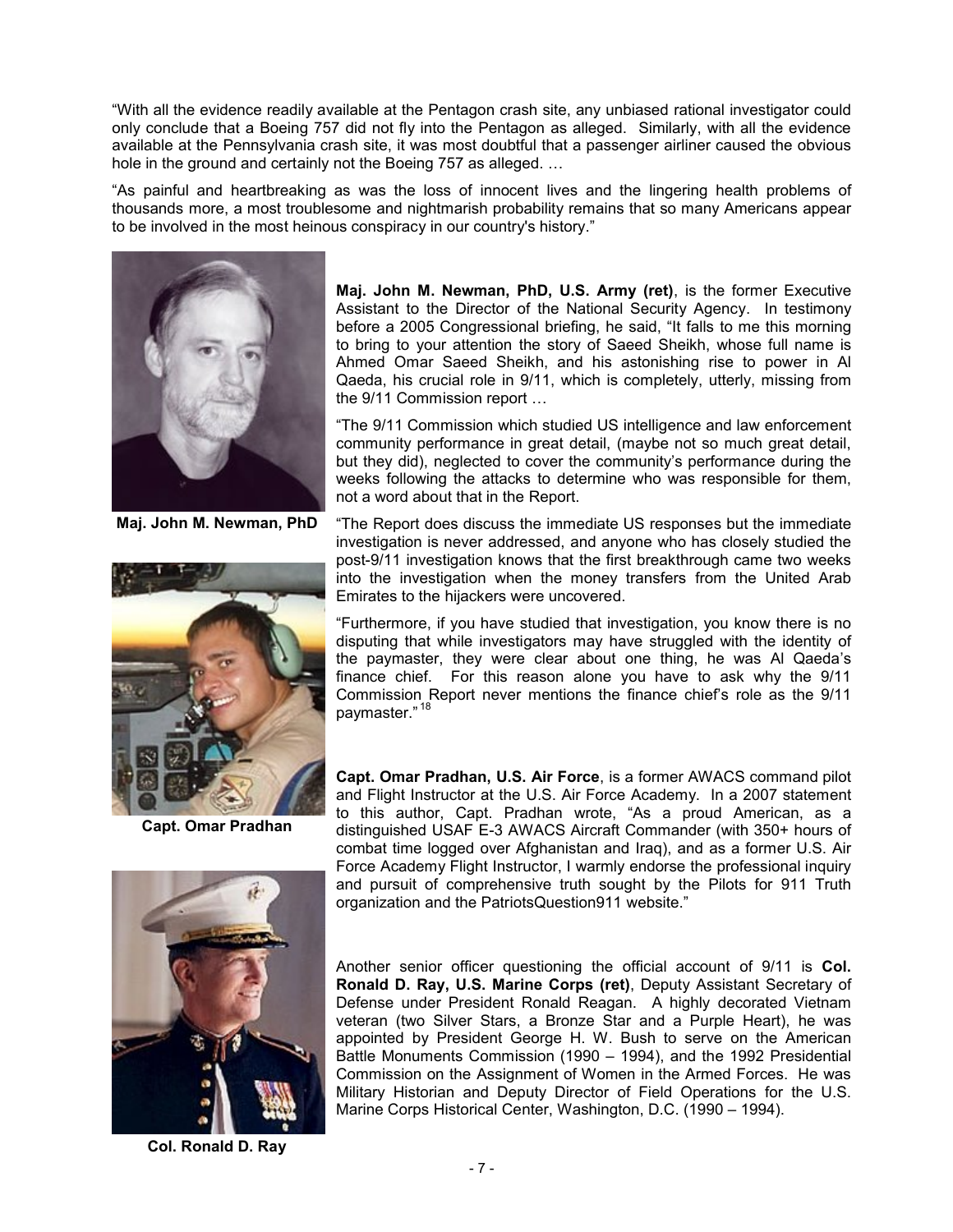In an interview on the *Alex Jones Show* on June 30, 2006<sup>19</sup>, Col. Ray described the official account of 9/11 as "the dog that doesn't hunt", meaning it doesn't stand up to scrutiny. In response to Alex Jones' question, "Is it safe to say or is the statement accurate that you smell something rotten in the state of Denmark when it comes to 9/11?" Col. Ray replied, "I'm astounded that the conspiracy theory advanced by the administration could in fact be true and the evidence does not seem to suggest that that's accurate. That's true."

"After 4+ years of research since retirement in 2002, I am 100% convinced that the attacks of September 11, 2001, were planned, organized, and committed by treasonous perpetrators that have infiltrated the highest levels of our government. It is now time to take our country back," wrote **Lt. Col. Guy S. Razer, MS, U.S. Air Force (ret)**, in a statement to this author.

A retired fighter pilot, Col. Razer served as an instructor at the U.S. Air Force Fighter Weapons School and NATO's Tactical Leadership Program and flew combat missions over Iraq. He continued, "The 'collapse' of WTC Building 7 shows beyond any doubt that the demolitions were pre-planned. There is simply no way to demolish a 47-story building (on fire) over a coffee break. It is also impossible to report the building's collapse before it happened, as BBC News did,<sup>20</sup> unless it was pre-planned. Further damning evidence is Larry Silverstein's video taped confession in which he states 'they made that decision to pull [WTC 7] and we watched the building collapse.<sup> $21$ </sup>

"We cannot let the pursuit of justice fail. Those of us in the military took an oath to 'support and defend the Constitution of the United States against all enemies, foreign and domestic'. Just because we have retired does not make that oath invalid, so it is not just our responsibility, it is our duty to expose the real perpetrators of 9/11 and bring them to justice, no matter how hard it is, how long it takes, or how much we have to suffer to do it," he concluded.



**Maj. Scott Ritter**



**Maj. Douglas Rokke, PhD**

**Maj. Scott Ritter, U.S. Marine Corps**, is a former Marine Corps Intelligence Officer who also served as Chief Weapons Inspector for the United Nations Special Commission in Iraq 1991 - 1998. In 2005, he said: "I, like the others, are frustrated by the 9/11 Commission Report, by the lack of transparency on the part of the United States government, both in terms of the executive branch and the legislative branch when it comes to putting out on the table all facts known to the 9/11 case."<sup>2</sup>

**Maj. Douglas Rokke, PhD, U.S. Army (ret)**, former Director of the U.S. Army Depleted Uranium Project and 30-year veteran, had this to say about the explosion at the Pentagon on 9/11, "When you look at the whole thing, especially the crash site void of airplane parts, the size of the hole left in the building and the fact the projectile's impact penetrated numerous concrete walls, it looks like the work of a missile. And when you look at the damage, it was obviously a missile."  $23$ 

The 9/11 Commission Report asserts that only three of the alleged hijackers were known to U.S. intelligence agencies prior to 9/11: Nawaf al-Hazmi, Salem al-Hazmi, and Khalid al-Mihdar. There is no mention in the Report that the names and photographs of alleged hijacker Marwan al-Shehhi and alleged ring-leader Mohamed Atta had been identified by the Department of Defense anti-terrorist program known as Able Danger more than a year prior to 9/11 and that they were known to be affiliates of al-Qaida. Able Danger also identified Nawaf al-Hazmi and Khalid al-Mihdar.

In testimony before the House Armed Services Committee in 2006<sup>24</sup>, Lt. **Col. Anthony Shaffer, U.S. Army Reserve**, former Chief of the Army's Controlled HUMINT (Human Intelligence) Program, overseeing Army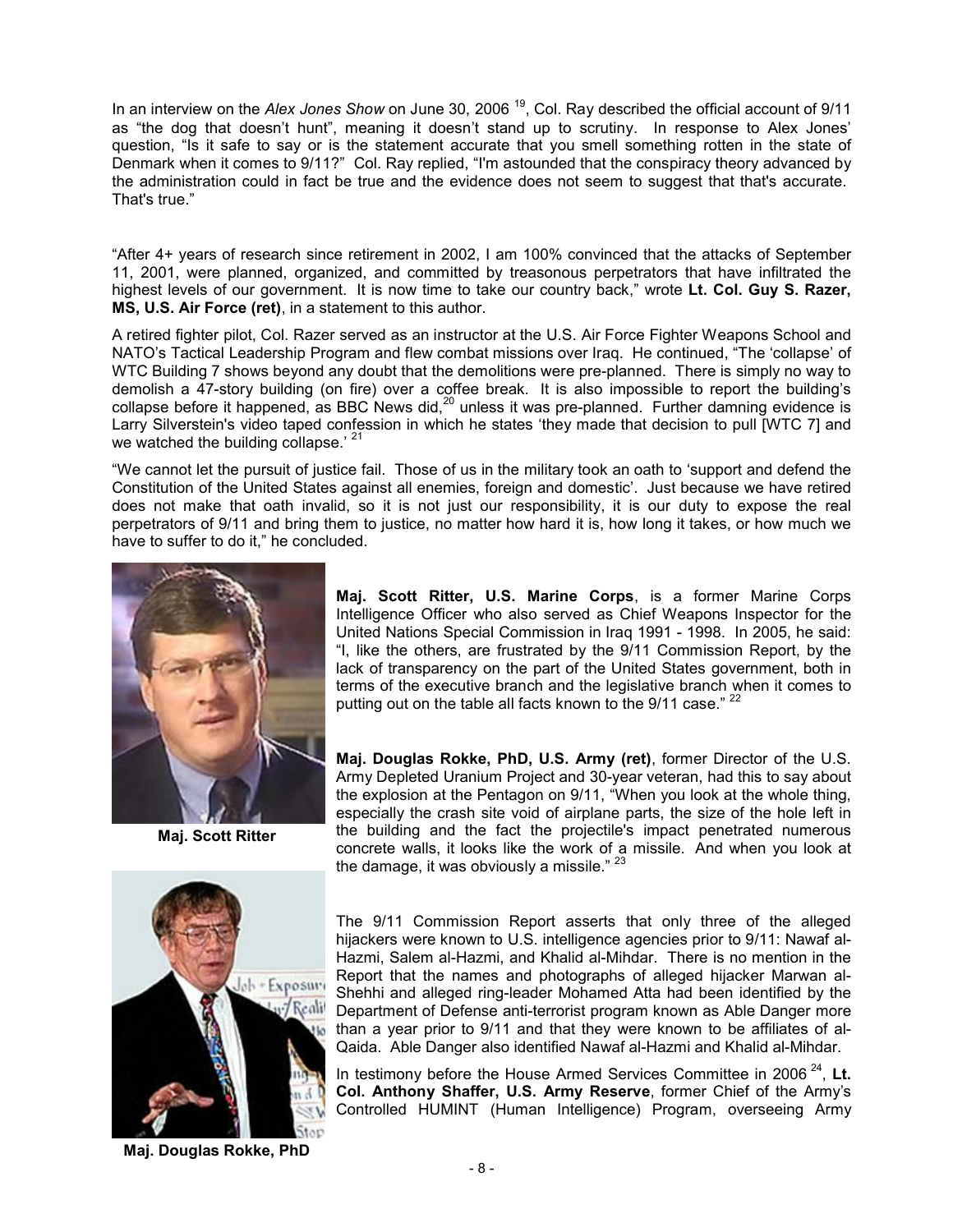

**Lt. Col. Anthony Shaffer**

Intelligence and Security Command's global controlled HUMINT efforts, stated: "[B]asic law enforcement investigative techniques, with 21st Century data mining and analytical tools ... resulted in the establishment of a new form of intelligence collection – and the identification of Mohammed Atta and several other of the 9-11 terrorists as having links to Al Qaeda leadership a full year in advance of the attacks. ...

"After contact by two separate members of the ABLE DANGER team, … the 9-11 [Commission] staff refused to perform any in-depth review or investigation of the issues that were identified to them. … It was their job to do a thorough investigation of these claims – to not simply dismiss them based on what many now believe was a 'preconceived' conclusion to the 9-11 story they wished to tell. … I consider this a failure of the 9-11 staff – a failure that the 9-11 Commissioners themselves were victimized by – and continue to have perpetrated on them by the staff as is evidenced by their recent, groundless conclusion that ABLE DANGER's findings were 'urban legend'."

A 23-year military intelligence veteran, Col. Shaffer was recently awarded the Bronze Star for bravery in Afghanistan. In a 2005 interview on *Fox News*, he asked, "Why did this operation, which was created in '99 to target Al Qaeda globally, offensively, why was that turned off in the Spring of 2001, four months before we were attacked? I can't answer that, either. I can tell you I was ordered out of the operation directly by a two-star general."<sup>25</sup>

Supporting Col. Shaffer's statement, **Capt. Scott J. Phillpott, U.S. Navy**, currently Commanding Officer of the guided-missile cruiser *USS Leyte Gulf* and former head of the Able Danger data mining program, stated in 2005: "I will not discuss this outside of my chain of command. I have briefed the Department of the Army, the Special Operations Command and the office of (Undersecretary of Defense for Intelligence) Dr. Cambone as well as the 9/11 Commission. My story has remained consistent. Atta was identified by Able Danger in January/February 2000." <sup>26</sup> Capt. Phillpott is a U.S. Naval Academy graduate, who during his 23 years of Navy service has been awarded the Legion of Merit, Defense Meritorious Service Medal, three Meritorious Service Medals, the Joint Service Commendation Medal, two Navy Commendation Medals, and the Navy Achievement Medal.



**Joel M. Skousen**

Former U.S. Marine Corps fighter pilot **Joel M. Skousen** also questions the official account of 9/11. After his military service, Mr. Skousen served as Chairman of the Conservative National Committee in Washington D.C. and Executive Editor of *Conservative Digest*.

"In the March 2005 issue, *PM* [*Popular Mechanics*] magazine singled out 16 issues or claims of the 9/11 skeptics that point to government collusion and systematically attempted to debunk each one. Of the 16, most missed the mark and almost half were straw men arguments - either ridiculous arguments that few conspiracists believed or restatements of the arguments that were highly distorted so as to make them look weaker than they really were. ...

"I am one of those who claim there are factual arguments pointing to conspiracy, and that truth is not served by taking cheap shots at those who see gaping flaws in the government story ... There is significant evidence that the aircraft impacts did not cause the collapse [of the Twin Towers] ...

The issues of the penetration hole [at the Pentagon] and the lack of large pieces of debris simply do not jive with the official story, but they are explainable if you include the parking lot video evidence that shows a huge white explosion at impact. This cannot happen with an aircraft laden only with fuel. It can only happen in the presence of high explosives." <sup>27</sup>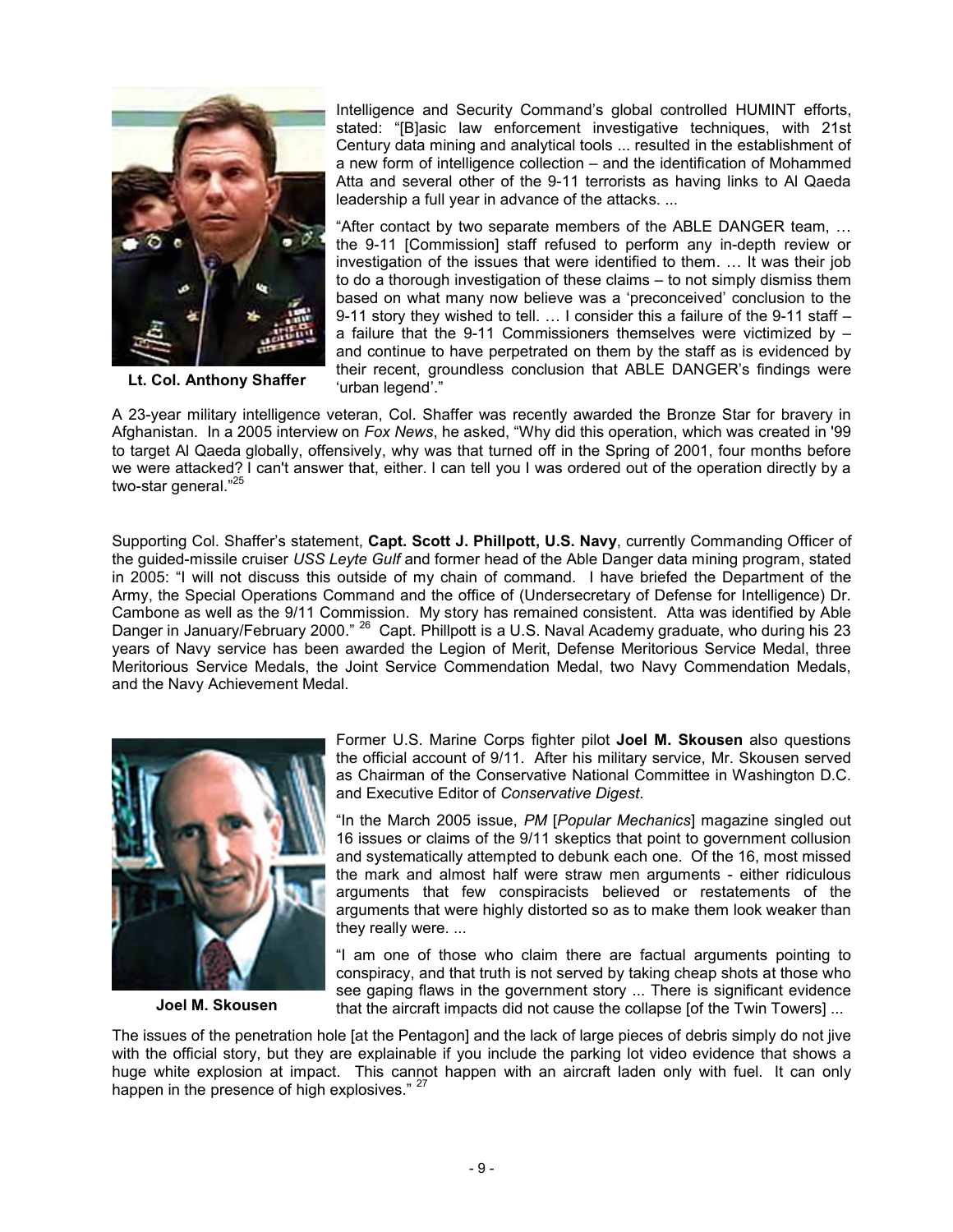

**Major General Albert Stubblebine, U.S. Army (ret)**, former Commanding General of U.S. Army Intelligence and Security Command (INSCOM), is a strong critic of the official account of 9/11. In a 2006 video documentary he said, "One of my experiences in the Army was being in charge of the Army's Imagery Interpretation for Scientific and Technical Intelligence during the Cold War. I measured pieces of Soviet equipment from photographs. It was my job. I look at the hole in the Pentagon and I look at the size of an airplane that was supposed to have hit the Pentagon. And I said, 'The plane does not fit in that hole'. So what did hit the Pentagon? What hit it? Where is it? What's going on?"<sup>28</sup>

During his 32-year Army career, Gen. Stubblebine also commanded the U.S. Army's Electronic Research and Development Command and the U.S. Army's Intelligence School and Center. Gen. Stubblebine is one of the inductees into the Military Intelligence Hall of Fame. <sup>29</sup>

**Gen. Albert Stubblebine**

"There is a well-organized cover-up of the events of 11 Sep 2001. The 9/11 Commission was a whitewashed farce. There is evidence that US Government officials had advance knowledge of and are probably implicated in the events of 9/11," wrote retired military physician, **Col. James R. Uhl, MD, U.S. Army (ret)**, in a statement to this author.

"A huge body of physical evidence has been ignored, suppressed, and ridiculed by the media and by our Government. Why did WTC 7 collapse? It was never hit by an airplane and was apparently brought down by explosives. How could Al-Qaida terrorists have had access and time to plant bombs in a top secret installation? Why did the 9/11 Commission fail to seek the reason for the WTC 7 collapse?" continued Col. Uhl, a 38-year Army veteran, who served in several theaters of operations, from Viet Nam through Iraq.



**Capt. Russ Wittenberg**

**Capt. Russ Wittenberg, U.S. Air Force**, is a former fighter pilot with over 100 combat missions and a retired commercial pilot, who flew for Pan Am and United Airlines for 35 years.

According to Capt. Wittenberg, "The government story they handed us about 9/11 is total B.S. plain and simple." 30

In the 2007 documentary video, 9/11 Ripple Effect<sup>31</sup>, he said "I flew the two actual aircraft which were involved in 9/11; the Fight number 175 and Flight 93, the 757 that allegedly went down in Shanksville and Flight 175 is the aircraft that's alleged to have hit the South Tower.

"I don't believe it's possible for, like I said, for a terrorist, a so-called terrorist, to train on a [Cessna] 172, then jump in a cockpit of a 757-767 class cockpit, and vertical navigate the aircraft, lateral navigate the aircraft, and fly the airplane at speeds exceeding its design limit speed by well over 100 knots, make high-speed high-banked turns, exceeding -- pulling probably 5, 6, 7 G's. And the aircraft would literally fall out of the sky. I couldn't do it and I'm absolutely positive they couldn't do it."  $32$ 

Regarding Flight 77, which allegedly hit the Pentagon, Capt. Wittenberg said, "The airplane could not have flown at those speeds which they said it did without going into what they call a high speed stall. The airplane won't go that fast if you start pulling those high G maneuvers at those bank angles. … To expect this alleged airplane to run these maneuvers with a total amateur at the controls is simply ludicrous ... "It's roughly a 100 ton airplane. And an airplane that weighs 100 tons all assembled is still going to have 100 tons of disassembled trash and parts after it hits a building. There was no wreckage from a 757 at the Pentagon. … The vehicle that hit the Pentagon was not Flight 77. We think, as you may have heard before, it was a cruise missile." 33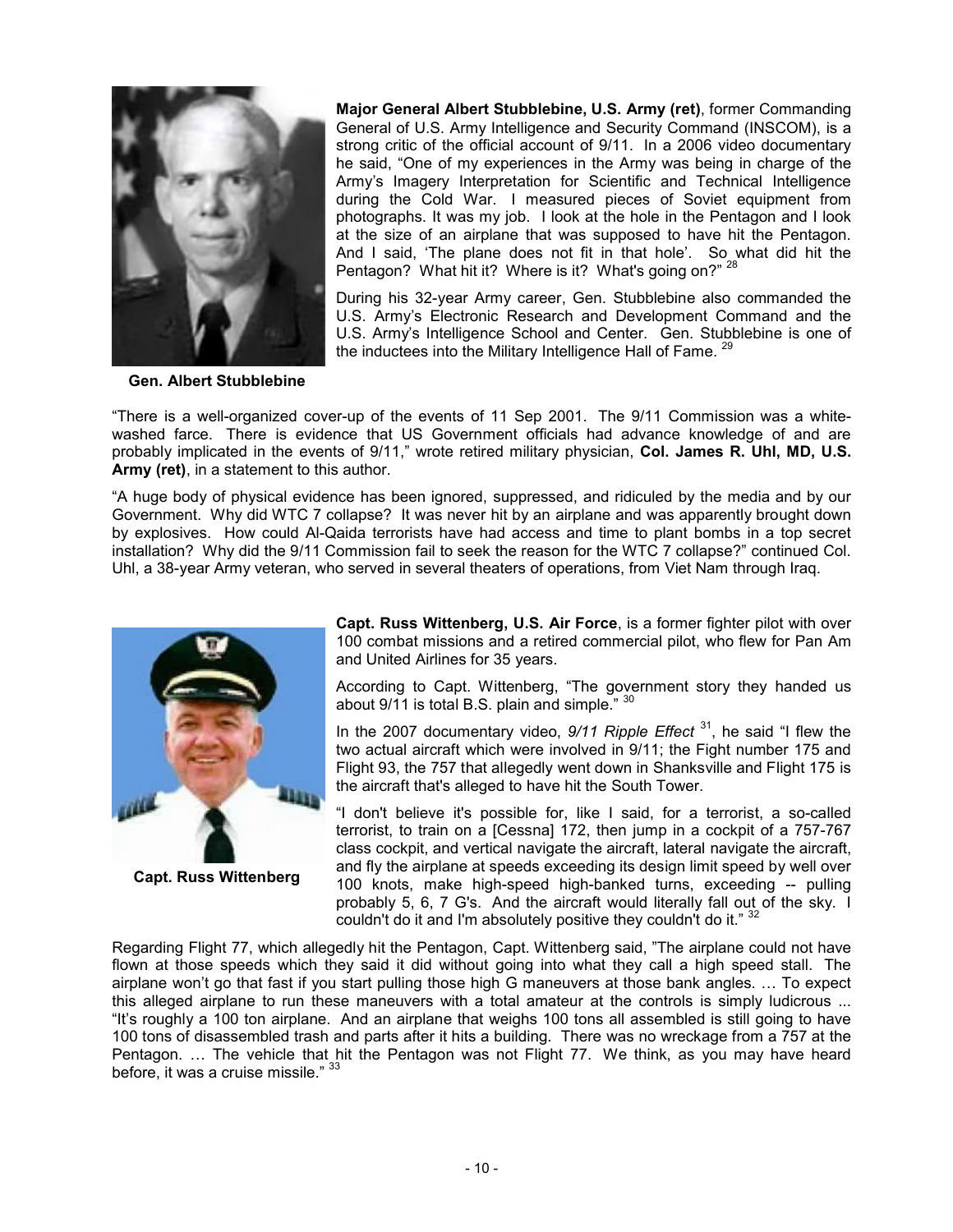

**Col. Ann Wright**

Another senior officer questioning the official account of 9/11 is **Col. Ann Wright, U.S. Army (ret)**, who said in a 2007 interview with Richard Greene on the Air America Radio Network, "It's incredible some of these things that still are unanswered. The 9/11 Report -- that was totally inadequate. I mean the questions that anybody has after reading that."

Col. Wright is one of three U.S. State Department officials to publicly resign in direct protest of the invasion of Iraq in March, 2003. She served for 13 years on active duty and 16 additional years on reserve duty in the U.S. Army. She joined the Foreign Service in 1987 and served for 16 years as a U.S. Diplomat. She served as Deputy Chief of Mission of U.S. Embassies in Sierra Leone, Micronesia and Afghanistan and she helped reopen the U.S. Embassy in Kabul in December, 2001.

She continued in her interview: "How could our national intelligence and defense operations be so inept that they could not communicate; that they could not scramble jets; that they could not take defensive action? And I totally agree. I always thought the Pentagon had all sorts of air defense equipment around it; that they could take out anything that was coming at it. And for a plane to be able to just fly low right over Washington and slam into that thing is just -- I mean, you still just shake your head. How in the world could that happen?"



**Capt. Gregory Zeigler, PhD**

**Capt. Gregory M. Zeigler, PhD**, is a former U.S. Army Intelligence Officer. In a 2006 statement to this author, Capt. Zeigler wrote, "I knew from September 18, 2001, that the official story about 9/11 was false. That was when I realized that the perpetrators had made a colossal blunder in collapsing the South Tower first, rather than the North Tower, which had been hit more directly and earlier.

"Other anomalies poured in rapidly: the hijackers' names appearing in none of the published flight passenger lists, BBC reports of stolen identities of the alleged hijackers or the alleged hijackers being found alive, the obvious demolitions of WTC 1 and 2 and WTC 7, the lack of identifiable Boeing 757 wreckage at the Pentagon, the impossibility of ordinary cell phone (as opposed to Airfone) calls being made consistently from passenger aircraft at cruising altitude, etc., etc., etc."

Shortly after the release of the 9/11 Commission Report, a group of over 100 prominent Americans signed a petition<sup>35</sup> urging Congress to immediately reinvestigate 9/11. In addition to two former senior CIA officials<sup>36</sup> and several U.S. State Department veterans<sup>37</sup>, the signers included Lt. Col. Robert Bowman and Capt. Eric H. May, both mentioned above.

The petition stated, in part, "We want truthful answers to questions such as:

1. Why were standard operating procedures for dealing with hijacked airliners not followed that day?

2. Why were the extensive missile batteries and air defenses reportedly deployed around the Pentagon not activated during the attack?

3. Why did the Secret Service allow Bush to complete his elementary school visit, apparently unconcerned about his safety or that of the schoolchildren?

4. Why hasn't a single person been fired, penalized, or reprimanded for the gross incompetence we witnessed that day?

5. Why haven't authorities in the U.S. and abroad published the results of multiple investigations into trading that strongly suggested foreknowledge of specific details of the 9/11 attacks, resulting in tens of millions of dollars of traceable gains?"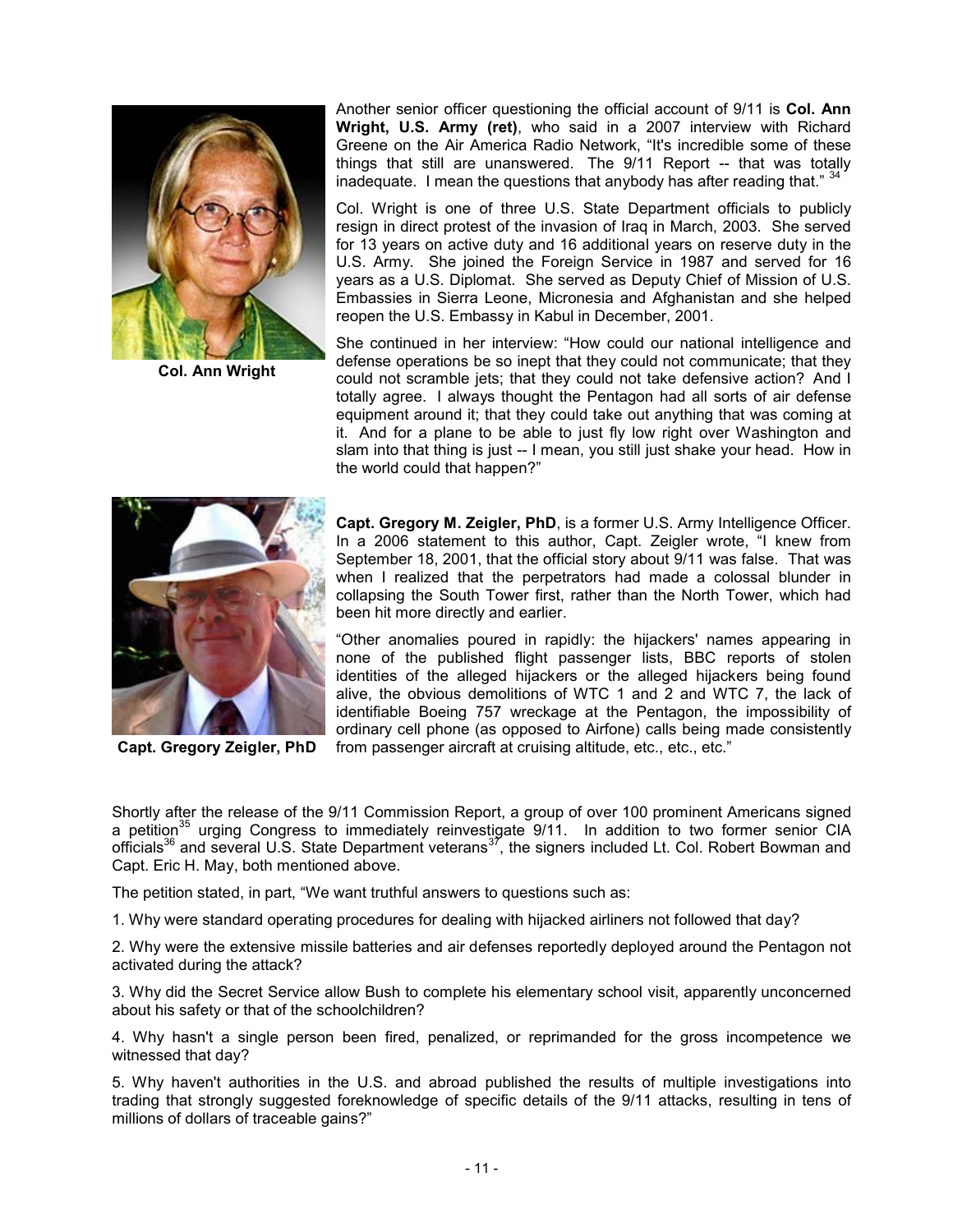These questions and many others still remain unanswered three years after the petition was submitted and six years after the terrible events of 9/11. As the statements of these twenty-five former U.S. military officers demonstrate, the need for a new thorough, and independent investigation of 9/11 is not a matter of partisan politics, nor the demand of irresponsible, deranged, or disloyal Americans. It is instead a matter of the utmost importance for America's security and the future of the entire world.

Statements questioning the official account of 9/11 and calls for a new investigation by more than 800 credible individuals can be found at http://PatriotsQuestion911.com.

Additional information about prominent skeptics of the official account of 9/11 can be found in the author's other articles on this subject, listed below.

**Jan. 5, 2008** - *Eight U.S. State Department Veterans Challenge Official Account of 9/11* - Official Account of 9/11: "Flawed", "Absurd", "Totally Inadequate", "a Cover-up" featured statements by:

- Daniel Ellsberg, PhD, former U.S. State Department envoy to Viet Nam and Special Assistant to the Assistant Secretary of Defense
- Col. Ann Wright, former Deputy Chief of Mission of U.S. Embassies in Sierra Leone, Micronesia and Afghanistan. 16 years as U.S. Diplomat. 29-year U.S. Army career.
- Fred Burks, former simultaneous interpreter for President Bill Clinton and George W. Bush and others. 18-year State Department career
- Melvin Goodman, PhD, former Senior Analyst, Bureau of Intelligence and Research, State Department. Later served as Division Chief, CIA's Office of Soviet Affairs and Professor of International Security, National War College
- Michael Springmann, retired career Foreign Service Officer. Former Consular Officer in Jeddah, Saudi Arabia. 20-year career with the State Department and the International Foreign Trade Administration, Commerce Department
- George Kenney, former career Foreign Service Officer. Served as Yugoslav desk officer at the State Department headquarters.
- Michael Mennard, PhD**,** retired career Foreign Service Officer. Served as Regional Public Affairs Officer in India
- Edward Peck, former Deputy Coordinator, Covert Intelligence Programs, U.S. State Department. Later served as Deputy Director of the White House Task Force on Terrorism under President Ronald Reagan. Former U.S. Ambassador and Chief of Mission in Iraq http://www.opednews.com/articles/genera\_alan\_mil\_080104\_eight\_u\_s\_\_state\_dep.htm

**Dec. 13, 2007** - *Seven Senior Federal Engineers and Scientists Call for New 9/11 Investigation* - Official Account of 9/11: "Impossible", "A Bunch of Hogwash", "Fatally Flawed"featured statements by:

- Lt. Col. Robert Bowman, PhD, Director of Advanced Space Programs Development under Presidents Gerald Ford and Jimmy Carter. Former Head of the Department of Aeronautical Engineering and Assistant Dean at the U.S. Air Force Institute of Technology
- David Griscom, PhD, retired research physicist with 33 years at the Naval Research Laboratory
- Joel Hirschhorn, PhD, former Senior Staff Member, Congressional Office of Technology Assessment and former Director of Environment, Energy and Natural Resources for the National Governors Association
- Enver Masud, MS, PE, former Chief of the Strategic and Emergency Planning Branch, U.S. Department of Energy
- James Quintiere, PhD, former Chief of the Fire Science Division of the National Institute of Standards and Technology
- Dwain Deets, MS, former Director, Aerospace Projects at NASA's Dryden Flight Research Center
- Edward S. Munyak, MS, PE, over 20 years experience as a Fire Protection Engineer for the U.S. Departments of Energy, Defense, and Veterans Affairs. Subject Matter Expert to the U.S. Department of Energy Fire Protection Engineering Functional Area Qualification Standard for Nuclear **Facilities**

http://www.opednews.com/articles/genera\_alan\_mil\_071211\_seven\_senior\_federal.htm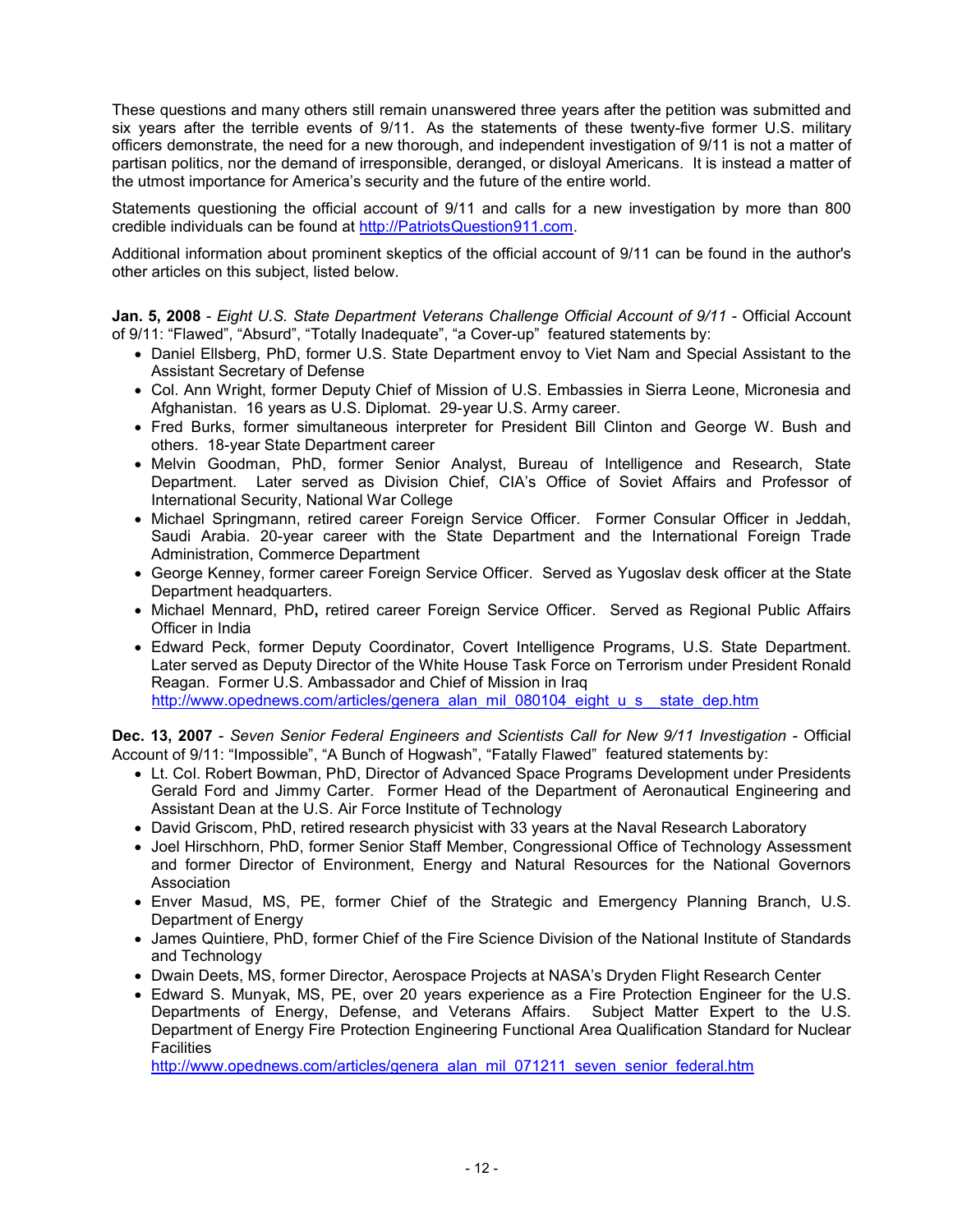**Dec. 4, 2007** - *Eight Senior Republican Administration Appointees Challenge Official Account of 9/11* - "Not Possible", "a Whitewash", "False" featured statements by:

- Paul Craig Roberts, PhD, former Assistant Secretary of the Treasury under President Ronald Reagan
- Catherine Austin Fitts, former Assistant Secretary of Housing under President George H.W. Bush
- Morgan Reynolds, PhD, former Chief Economist of the U.S. Department of Labor under current President George W. Bush
- Col. Ronald D. Ray, U.S. Marine Corps (ret), who served as Deputy Assistant Secretary of Defense under President Ronald Reagan
- Mary Schiavo, JD, former Inspector General of the U.S. Department of Transportation under Presidents George H.W. Bush and William Clinton
- Barbara Honegger, Special Assistant to the Chief Domestic Policy Adviser to President Ronald Reagan. White House Policy Analyst. Project Director, Anti-Discrimination Federal Law Review, U.S. Department of Justice
- Edward Peck, Deputy Director of the White House Task Force on Terrorism under President Ronald Reagan. Former Deputy Coordinator, Covert Intelligence Programs at the U.S. State Department. Former U.S. Ambassador and Chief of Mission in Iraq
- Morton Goulder, Deputy Assistant Secretary of Defense for Intelligence and Warning under Presidents Richard Nixon, Gerald Ford and Jimmy Carter http://www.opednews.com/articles/genera\_alan\_mil\_071202\_seven\_senior\_republi.htm

**Sept. 23, 2007** - *Seven CIA Veterans Challenge 9/11 Commission Report -* Official Account of 9/11 a "Joke" and a "Cover-up" featured statements by CIA veterans Raymond McGovern, William Christison, Melvin Goodman, Robert Baer, Robert David Steele, Lynne Larkin, and David MacMichael. http://www.opednews.com/articles/genera\_alan\_mil\_070922\_seven\_cia\_veterans\_c.htm

**Sept. 5, 2007** - *U.S. Navy 'Top Gun' Pilot Questions 9/11* featured the statement of Commander Ralph Kolstad, U.S. Navy 'Top Gun' pilot. http://www.opednews.com/articles/genera\_alan\_mil\_070905\_u\_s\_\_navy\_\_top\_gun\_\_.htm

**Sept. 4, 2007** - *Former Congressional Office of Technology Assessment Senior Staff Member Calls for New Investigation of 9/11* featured the statement of Joel S. Hirschhorn, Ph.D., who served for 12 years as a Senior Staff Member of the Congressional Office of Technology Assessment and later as Director of Environment, Energy and Natural Resources for the National Governors Association. http://www.opednews.com/articles/genera\_alan\_mil\_070905\_former\_congressional.htm

**Aug. 27, 2007** - *National Academy of Sciences Member Calls for New 9/11 Investigation - Official Explanation a "Fraud"* featured the statement of Lynn Margulis, Ph.D., world renowned scientist. http://www.opednews.com/articles/genera\_alan\_mil\_070906\_national\_academy\_of\_.htm

**Aug. 21, 2007** - *Former Chief of NIST's Fire Science Division Calls for Independent Review of World Trade Center Investigation* featured the statement of James Quintiere, Ph.D., one of the world's leading fire science researchers.

http://www.opednews.com/articles/genera\_alan\_mil\_070820\_former\_chief\_of\_nist.htm

**July 16, 2007** - *Former California Seismic Safety Commissioner Endorses 9/11 Truth Movement* featured the statement of J. Marx Ayres, former member of the National Institute of Sciences Building Safety Council and former member of the California Seismic Safety Commission. http://www.opednews.com/articles/genera\_alan\_mil\_070715\_former\_california\_se.htm

## **Endnotes**

 $\overline{a}$ 

<sup>&</sup>lt;sup>1</sup> Video of speech by Lt. Col. Robert Bowman, PhD Sept. 11, 2004 http://video.google.com/videoplay?docid=-6900065571556128674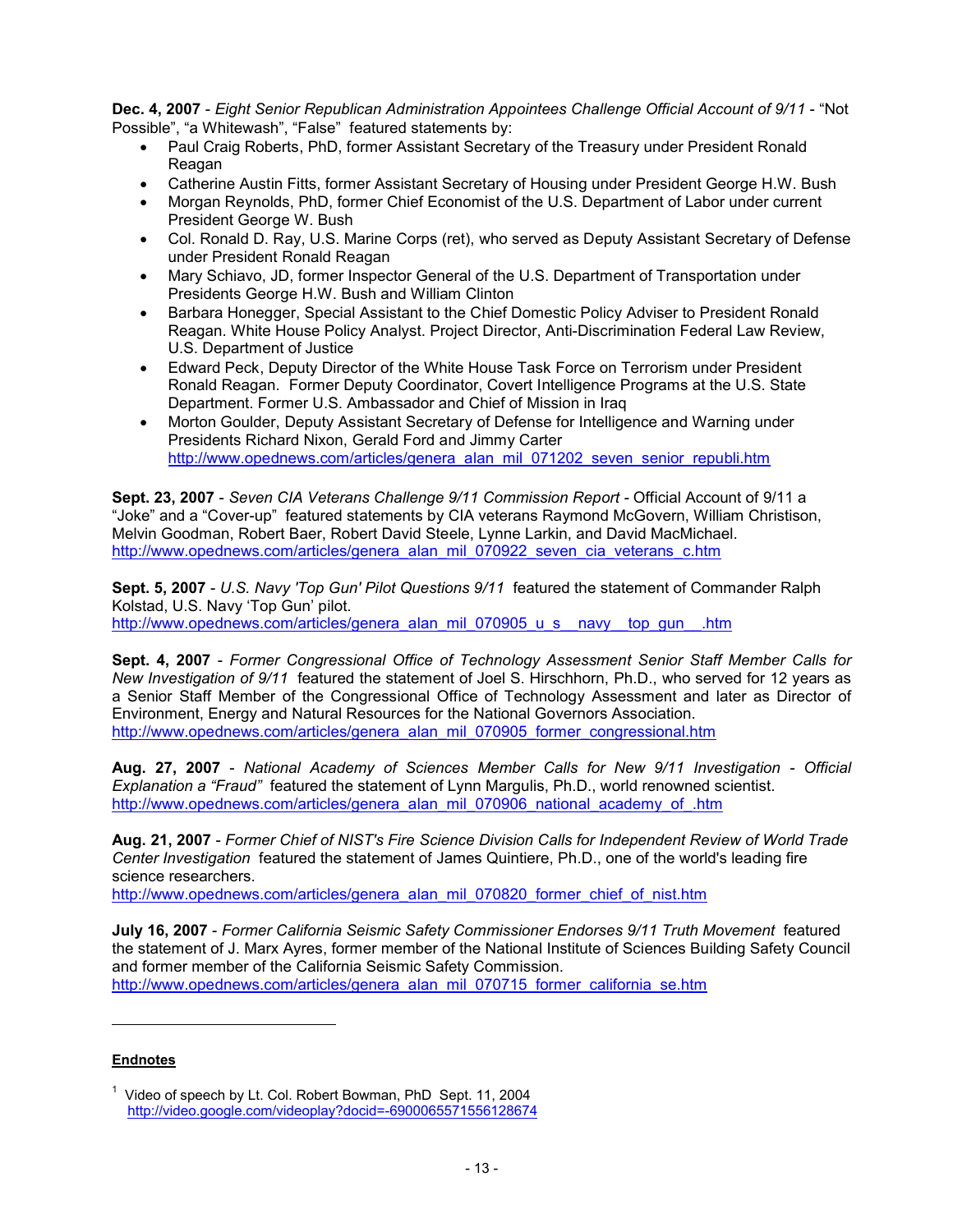2 Video of speech by Lt. Col. Robert Bowman at the *American Scholars Symposium: 9/11 and the Neo-Con Agenda*  June 25, 2006 http://www.youtube.com/watch?v=MKoqEQ7hb\_4

 $3$  Architects and Engineers Petition to Reinvestigate 9/11 Signed by More Than 230 Architects and Engineers 2007 http://www.ae911truth.org/joinus.php

<sup>4</sup> Statement by Maj. Jon Fox in support of Architects and Engineers petition 2007 http://www.ae911truth.org/profile.php?uid=998894

 $\overline{a}$ 

5 *U.S. Navy 'Top Gun' Pilot Questions 9/11* by Alan Miller Sept. 5, 2007 http://www.opednews.com/articles/genera\_alan\_mil\_070905\_u\_s\_\_navy\_\_top\_gun\_\_.htm

 $6$  Photos of WTC victim, Edna Cintron, waving inside impact hole in World Trade Center North Tower http://patriotsquestion911.com/survivors.html#Cintron

7 U.S. Department of Defense News Transcript Secretary Rumsfeld Interview with *Parade Magazine* Oct. 12, 2001 http://www.defenselink.mil/transcripts/transcript.aspx?TranscriptID=3845

 $8$  Speech by Secretary of Defense Donald Rumsfeld in Baghdad Dec. 24, 2004 http://www.youtube.com/watch?v=x6Xoxaf1Al0

 $9$  Letter to the editor of the Michigan Daily by Lt. Col. Shelton Lankford Feb. 5, 2007 http://www.michigandaily.com/home/index.cfm?event=displayArticleComments&ustory\_id=ddcccb1d-e57d-416e-928ada5591786272#542c84e6-9719-4cfc-880c-6ceca6fad92e

<sup>10</sup> Photos of WTC victim, Edna Cintron, waving inside impact hole in World Trade Center North Tower http://patriotsquestion911.com/survivors.html#Cintron

<sup>11</sup> Silverstein Answers WTC Building 7 Charges by Paul Joseph Watson Jan. 5, 2006 http://www.prisonplanet.com/articles/january2006/050106silversteinanswers.htm

 $12$  Audio recording of interview of Lt. Col. Jeff Latas by Rob Balsamo June 25, 2007 http://video.google.com/videoplay?docid=- 1858087487546809825&q=jeff+latas&total=14&start=0&num=10&so=0&type=search&plindex=5

13 Video documentary *Pandora's Black Box, Chapter 2, Flight of American 77* by Pilots for 9/11 Truth http://video.google.com/videoplay?docid=- 8672066571196607580&q=pandora%27s+black+box&total=42&start=0&num=10&so=0&type=search&plindex=0

<sup>14</sup> Petition to Reinvestigate 9/11 Signed by Over 100 Prominent Americans Oct. 26, 2004 http://www.911truth.org/article.php?story=20041026093059633

<sup>15</sup> *The American Reichstag Fire - 911 and Non-investigation* by Capt. Eric May 2005 http://mujca.com/captain.htm

16 Interview of Commander Ted Muga on the *Alex Jones Show* April 11, 2007 http://prisonplanet.tv/members/audio/110407muga.mp3 (Subscription required)

<sup>17</sup> *Impossible to Prove a Falsehood True: Aircraft Parts as a Clue to their Identity* by Col. George Nelson, MBA http://www.physics911.net/georgenelson

<sup>18</sup> Testimony of Maj. John M. Newman, PhD, Congressional Briefing: The 9/11 Commission Report – One Year later July 22, 2005 http://www.vt911.org/McKinneyReport20050722transcript.pdf

<sup>19</sup> Radio interview of Col. Ronald D. Ray by Alex Jones, June 30, 2006 (Subscription required.) Summarized in July 1, 2006 article on propagandamatrix.com http://www.propagandamatrix.com/articles/july2006/010706doesnthunt.htm

20 *Time Stamp Confirms BBC Reported WTC 7 Collapse 26 Minutes In Advance* by Paul Joseph Watson Feb. 28, 2007 http://www.prisonplanet.com/articles/february2007/280207timestamp.htm

21 *Silverstein Answers WTC Building 7 Charges* by Paul Joseph Watson Jan. 5, 2006 http://www.prisonplanet.com/articles/january2006/050106silversteinanswers.htm

<sup>22</sup> Video recording of statement by Maj. Scott Ritter July 22, 3006 http://video.google.com/videoplay?docid=1232419751782017310&q=%22ray+mcgovern%22&hl=en